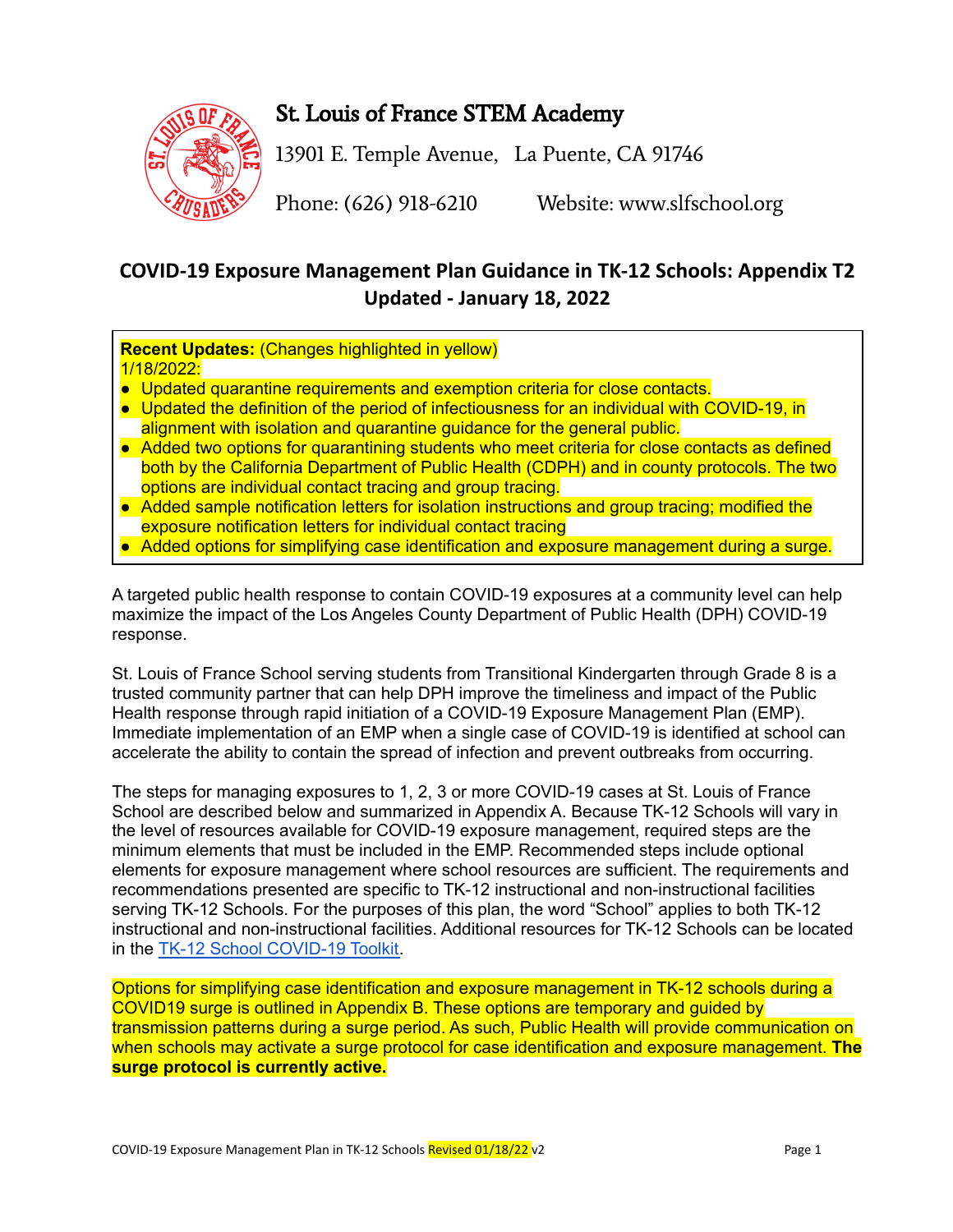### **Exposure Management Planning Prior to Identifying 1 COVID-19 Case at St. Louis of France School**

**REQUIRED:** Lorraine Ovalle, Principal, is the designated School COVID-19 Compliance Officer. She is responsible for establishing and enforcing all COVID-19 safety protocols and ensuring that staff and students receive education about COVID-19. She serves as a liaison to DPH for sharing site-level information to facilitate public health action.

**REQUIRED** *unless the surge protocol is active:* Seating charts in classrooms and participant rosters for students and staff participating in school extracurricular programs to facilitate identification of close contacts of persons with COVID-19 at the school.

**REQUIRED:** All students and employees who (1) have symptoms consistent with COVID-19, (2) are quarantined because of exposures at school, or (3) are at school with an active public health investigation shall have access to testing or be tested for COVID-19.

**REQUIRED:** We will report all known COVID-19 hospitalizations and/or deaths among students or staff to DPH by sending a notification to ACDC-Education@ ph.lacounty.gov.

**RECOMMENDED:** St. Louis of France school is implementing an asymptomatic screening testing program. Staff and students that are not fully vaccinated are prioritized for regular testing as an important part of identifying infections early to prevent transmission on campus. Based on the current level of community transmission, fully vaccinated individuals may be considered for asymptomatic screening testing programs if there is sufficient testing capacity. School screening testing programs should use an FDA-authorized viral COVID-19 test, including a Nucleic Acid Amplification Test (NAAT, such as PCR) or an Antigen test, that is collected and performed in a healthcare setting or certified testing site. An FDA-authorized Over-the-Counter test is acceptable for use in COVID-19 school screening testing programs. Note, unverified Over-the-Counter test results cannot be used to fulfill required testing for school employees under the [California](https://www.cdph.ca.gov/Programs/CID/DCDC/Pages/COVID-19/Order-of-the-State-Public-Health-Officer-Vaccine-Verification-for-Workers-in-Schools.aspx) State Health [Officer](https://www.cdph.ca.gov/Programs/CID/DCDC/Pages/COVID-19/Order-of-the-State-Public-Health-Officer-Vaccine-Verification-for-Workers-in-Schools.aspx) Order.

**RECOMMENDED**: St. Louis of France School is implementing a DPH-guided symptom screening program prior to school entry or while at school. St. Louis of France will apply DPH guidance on Decision Pathways for persons who have not been tested yet for COVID-19 but screen positive for symptoms prior to school entry or while at school. Staff will submit an online report (Campus Screen app) before arrival at school. Students will be screened at home (using Campus Screen app) by parents before arrival at school. A thermometer is available to be used for temperature checks before students exit the vehicle at morning drop off. Thermometers will also be available in each classroom for teachers to conduct temperature checks.

### **Exposure Management for 1 COVID-19 Case at St. Louis of France School**

**REQUIRED:** After identifying 1 confirmed COVID-19 case (student or employee), the School Compliance Office instructs the case to follow Home Isolation Instructions for COVID-19 (ph.lacounty.gov/covidisolation). NOTE: a confirmed COVID-19 case is an individual who has a positive COVID-19 test. Refer to sample isolation instruction [notification](http://ph.lacounty.gov/acd/ncorona2019/EducationToolkit/tk12/) (posted on ph.lacounty.gov/EducationToolkitTK12) for a model that can be adapted (see Template #1).

**REQUIRED:** School Compliance Officer works to identify all individuals, or, during when the surge protocol is active, all groups, in the School with an exposure to the confirmed positive case during their infectious period (Close Contacts).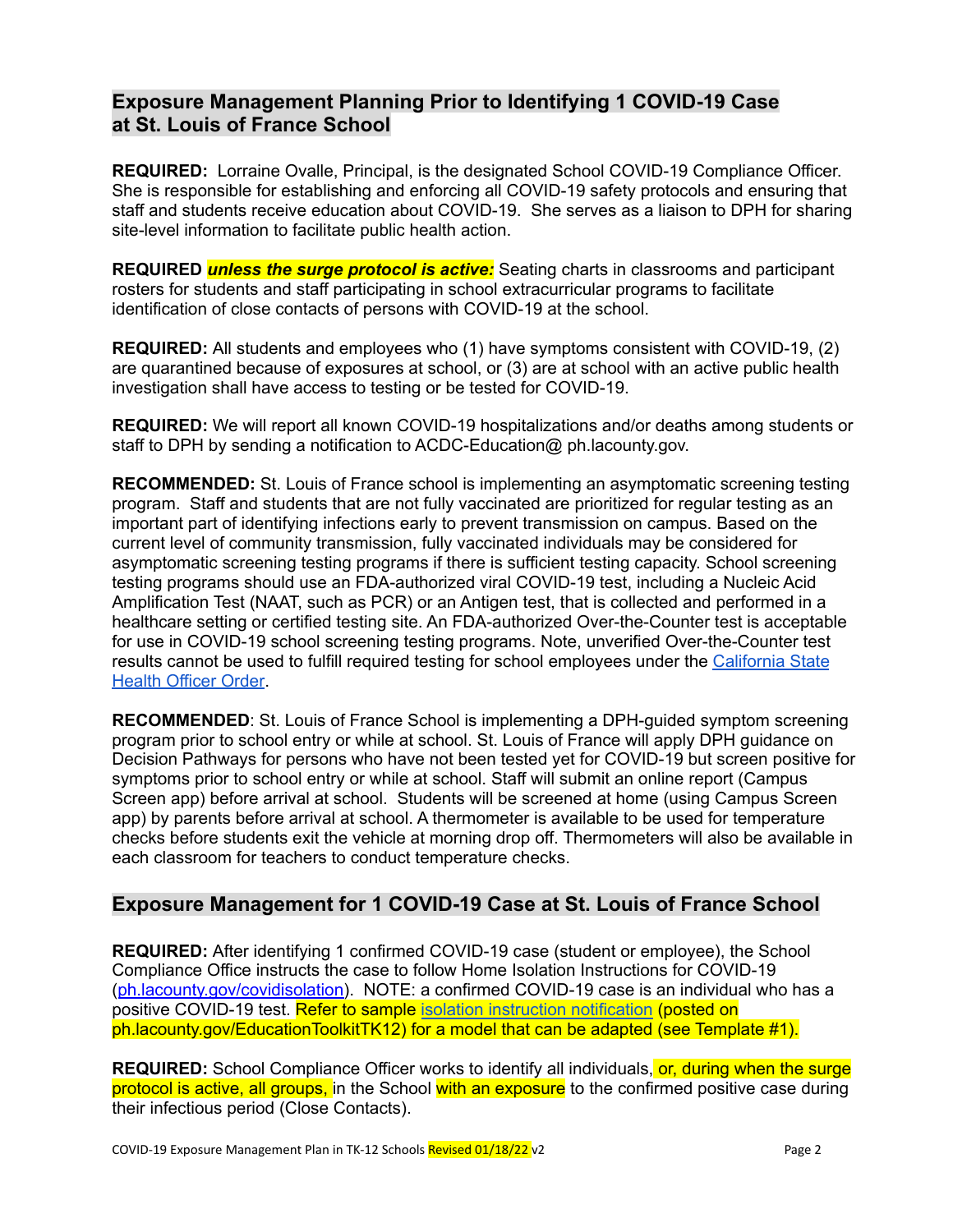- A case is considered to be infectious from 2 days before their symptoms first appeared until their isolation ends, as described in the Home Isolation Instructions for COVID-19 ([ph.lacounty.gov/covidisolation\)](http://publichealth.lacounty.gov/acd/ncorona2019/covidisolation/). A person with a positive COVID-19 test but no symptoms is considered infectious from 2 days before their test was taken until their isolation ends.
- Close Contact: An **individual** is considered to have been exposed to a case during the infectious period if at least one of the following criteria is met:
	- o Being within 6 feet of infected person for 15 minutes or more over a 24-hour period.
	- o Having had unprotected contact with the infected person's body fluids and/or secretions of a person with confirmed COVID-19 (e.g., being coughed or sneezed on, sharing utensils or saliva, or providing care without using protective equipment). A **group** is considered to have been exposed to a case during the infectious period if they shared the same indoor airspace at school with the infected person for 15 minutes or more over a 24-hour period.

**REQUIRED**: School Compliance Officer must notify DPH of (1) employees and students with confirmed COVID-19 who were on campus at any point within the 14 days prior to the illness onset date (school-associated case).

**REQUIRED** *unless the surge protocol is active:* All school-associated COVID-19 cases and persons identified to have had an exposure to cases on campus should be reported online through the secure web application: <http://www.redcap.link/lacdph.educationsector.covidreport>. If online reporting is not possible, reporting can be done manually by downloading and completing the [COVID-19](http://publichealth.lacounty.gov/acd/diseases/epiforms/covid_oblinelist_education_sector.xlsm) Case and Contact Line List for the Education Sector and sending it to [ACDC-Education@ph.lacounty.gov](mailto:ACDC-Education@ph.lacounty.gov). All case notifications should be submitted within 1 business day of being notified of the case.

● Schools that need assistance on COVID-19 case reporting or other exposure management processes can call the TK-12 School COVID-19 Case Reporting Call Center, Monday through Friday from 8:00AM to 5:00PM. School administrators that do not have the Call Center number should contact [ACDC-Education@ph.lacounty.gov](mailto:ACDC-Education@ph.lacounty.gov) for the number.

**REQUIRED:** All persons identified to have had an exposure to a COVID-19 positive case at school are notified by the School Compliance Officer of the exposure. This can be done through the individual contact tracing option or a student group tracing option, as described below.

#### Individual contact tracing option

- The individual contact tracing option is the current standard for contact tracing in schools. In this approach individual students and staff who spent more than a cumulative total of 15 minutes over 24 hours within 6 feet of a known positive case at school during their infectious period are identified as close contacts to the infected person.
- Schools notify close contacts of the required action for them to take and provide them with a copy of the Public Health [Emergency](http://publichealth.lacounty.gov/media/coronavirus/docs/HOO/HOO_Coronavirus_Blanket_Quarantine.pdf) Quarantine Order. Refer to sample [individual](http://ph.lacounty.gov/acd/ncorona2019/EducationToolkit/tk12/) exposure [notification](http://ph.lacounty.gov/acd/ncorona2019/EducationToolkit/tk12/) letter (posted on ph.lacounty.gov/EducationToolkitTK12) for a model that can be adapted (see Template #2).
- DPH will coordinate with the school to contact persons who are identified as having had close contact with the school-associated case to gather additional information and provide guidance on testing and quarantine.

Action for close contacts who are required to quarantine

• The following close contacts are required to quarantine: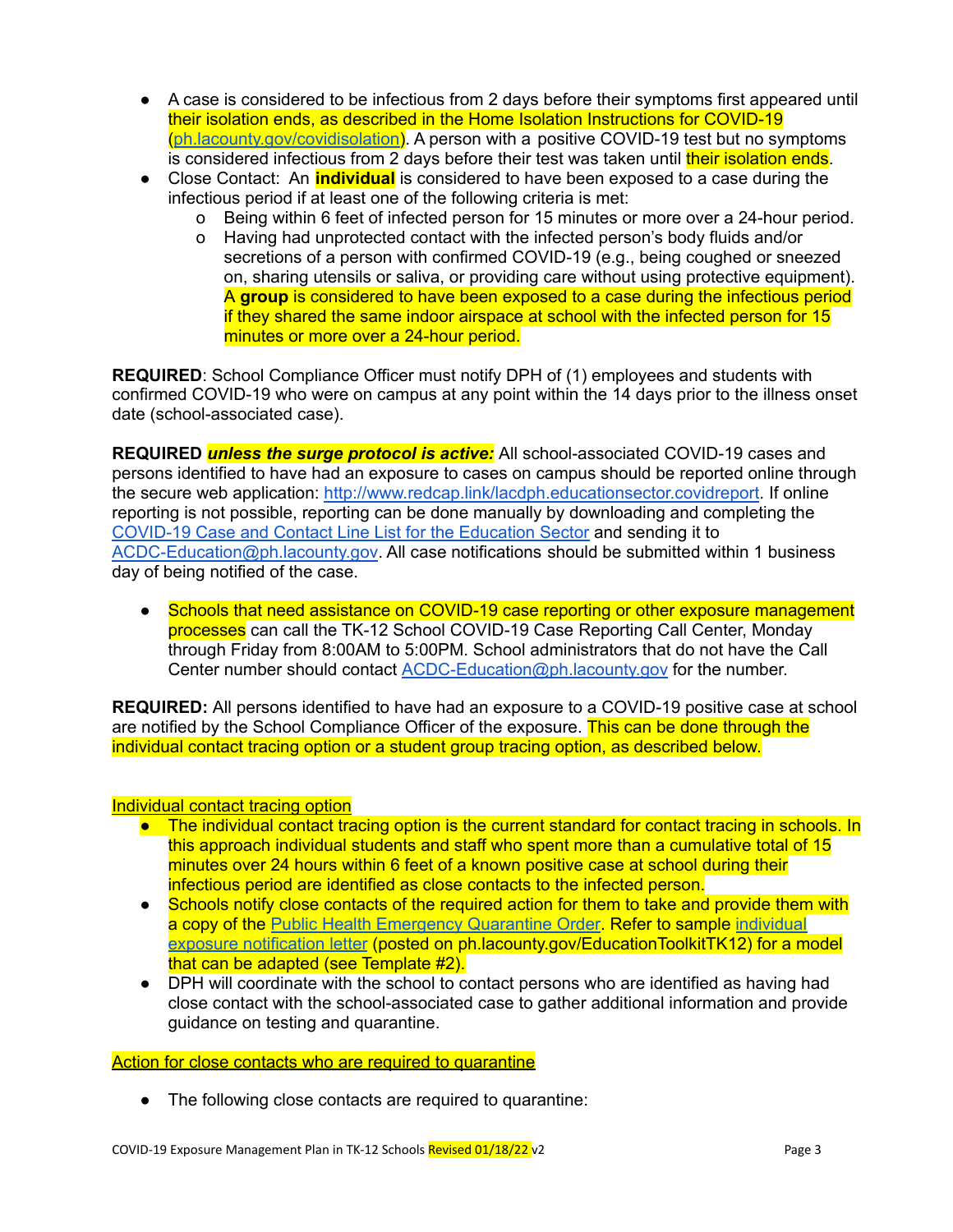- Students and staff who are not fully [vaccinated](http://publichealth.lacounty.gov/acd/ncorona2019/vaccine/fullyvaccinated/) \* Asymptomatic students and staff close contacts who were previously infected with SARS-CoV-2 within the last 90 days and not fully vaccinated are not required to quarantine and exempt from testing.
- Close contacts who are required to quarantine must self-quarantine (stay in their home or another residence, separate from others) and monitor for symptoms as outlined in Quarantine and Other [Instructions](http://publichealth.lacounty.gov/acd/ncorona2019/covidquarantine/) for Close Contacts. As long as symptoms of COVID-19 are not present they may end quarantine either:
	- After 10 full days have passed from their last known contact to the infectious case (as defined above). Activities may resume starting on Day 11 provided they are asymptomatic; **OR**
	- After 5 full days have passed from their last known contact to the infectious case if they have a negative viral test result from a specimen collected on Day 5 from the date of last exposure to the case. Activities may resume starting on Day 6. The test must be an FDA-authorized viral COVID-19 test (e.g., NAAT or Antigen test); use of an FDA-authorized Over-the-Counter test is acceptable for testing out of quarantine. If the test is positive, follow Home Isolation Instructions for COVID-19 ([ph.lacounty.gov/covidisolation\)](http://publichealth.lacounty.gov/acd/ncorona2019/covidisolation/).
- Exposed staff who are fully vaccinated and not boosted (if eligible) are exempt from quarantine for the purposes of working and may be allowed to remain in school on the condition that if they do not have symptoms and test within 3-5 days after the date of last exposure. This guidance is outlined in Cal/OSHA COVID-19 Prevention Emergency Temporary Standards (ETS). Requirement to quarantine continues to apply to all settings other than employee worksite. Staff may be released from the requirement to quarantine from these other settings after Day 5 from the date of last exposure if the test is negative and they remain without symptoms.
- Regardless of when quarantine ends, close contacts must continue to monitor their health and upgrade their masks for 10 days from the date of last exposure. Adults should wear a surgical grade (also referred to as medical procedure) mask or higher level personal protective equipment (PPE) such as a KN95 of N95 respirator mask; children should wear a non-cloth mask of multiple layers of non-woven material with a nose wire. Masks must be worn at all times when around others both indoors and outdoors. Refer to the Los Angeles County Department of Public Health [COVID-19](http://publichealth.lacounty.gov/acd/ncorona2019/masks/) Masks page for latest guidance on masking. If symptoms develop, test using an FDA-authorized viral COVID- 19 test and stay home. If the test is positive, follow Home Isolation Instructions for COVID-19 ([ph.lacounty.gov/covidisolation\)](http://publichealth.lacounty.gov/acd/ncorona2019/PPE.htm).
- Modified quarantine *option* for *students who are not fully vaccinated.* Schools have the option of permitting student close contacts who are not fully vaccinated and had a mask-on-mask exposure at school to continue to take part in all school activities, including sports and extracurricular activities, if the specific criteria below are met. If these criteria cannot be met, then the exposed student must remain in home [quarantine](http://publichealth.lacounty.gov/acd/ncorona2019/covidquarantine/) as outlined above.
	- (1) The exposure was to a person with a COVID-19 diagnosis in any school setting where students are supervised by school staff (indoors, outdoors, or on school buses).
	- (2) The exposed student remains asymptomatic.
	- (3) The exposed student AND the person with a COVID-19 diagnosis MUST have each worn a mask consistently and correctly during the entire exposure period. This includes any outdoor exposures. Prior to applying modified quarantine, verification is required of mask-to-mask exposure between the person with a COVID-19 diagnosis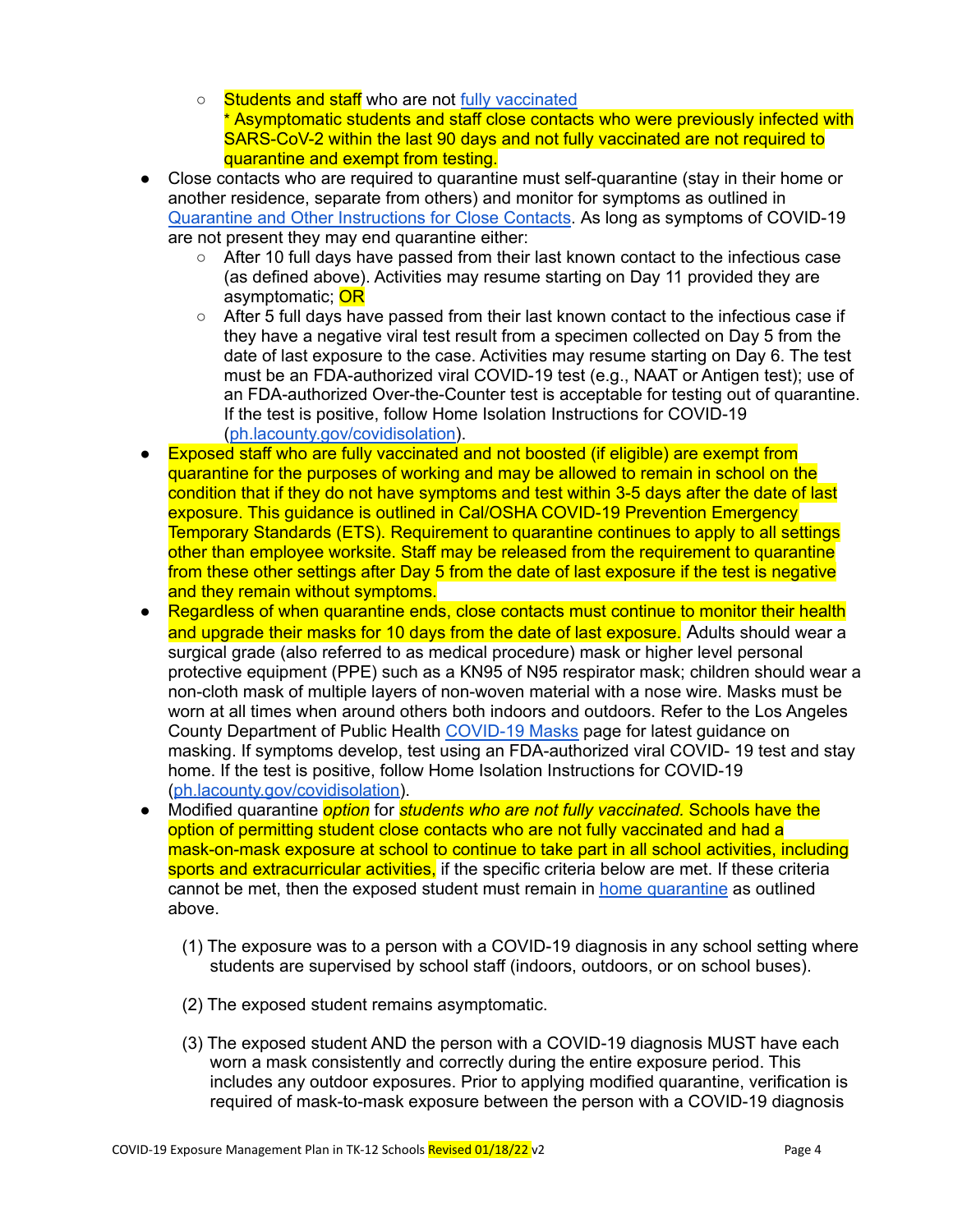and the exposed student. School Administrators must keep records of this verification and provide to Public Health upon request.

- (4) In school outbreak sites, students with an outbreak exposure who are not fully vaccinated may, at the direction of the Department of Public Health, be required to fully quarantine at home. They may be released after Day 5, if they have a negative viral test result from a specimen collected on Day 5 from the date of last exposure to a confirmed COVID-19 case in the outbreak, provided they remain without symptoms. Note: in outbreak sites, the quarantine period may be extended by Public Health for additional days to help control transmission risk.
- (5) Students under modified quarantine are still subject to the Health Officer [Quarantine](http://publichealth.lacounty.gov/media/Coronavirus/docs/HOO/HOO_Coronavirus_Blanket_Quarantine.pdf) [Order](http://publichealth.lacounty.gov/media/Coronavirus/docs/HOO/HOO_Coronavirus_Blanket_Quarantine.pdf) and must stay at home for the duration of quarantine, except for in-person instruction.
- (6) Students under modified quarantine are required to wear a mask indoors and outdoors and on school buses, while at school. The exception is for eating and drinking, where they must be at least 6 feet away from other students and preferably outdoors.
- (7) Students under modified quarantine must be tested at least once weekly, preferably on or around Day 5. Whenever possible, these students should be tested twice weekly using an FDA-authorized viral COVID-19 test (e.g., PCR or Antigen) in a healthcare setting or certified testing site or an FDA-authorized Over-the-Counter test. When possible, the first test specimen should be collected immediately after notification of exposure and the second test specimen be collected on or after Day 5 from the date of last exposure. Students may be released from quarantine after Day 5 from the date of last exposure if a test specimen is collected on Day 5, the test is negative, and the student remains without symptoms. Even if released from quarantine after Day 5, exposed students must continue to monitor their health and mask at all times (indoors, outdoors, and on school buses) for 10 days from the date of last exposure. If symptoms develop, the student should test using an FDAauthorized viral COVID-19 test and stay home. If the test is positive, follow Home Isolation Instructions for COVID-19 (ph.lacounty.gov/covidisolation).

Action for identified close contacts who are not required to quarantine\*

- The following close contacts are not required to quarantine provided they remain asymptomatic:
	- Students and staff who are boosted
		- \*Asymptomatic students and staff close contacts who were previously infected with SARS-CoV-2 within the last 90 days and fully vaccinated are not required to quarantine and exempt from testing.
- These students and staff may remain in school provided they monitor for symptoms and upgrade their masks for 10 days from the date of last exposure: adults should wear a surgical grade (also referred to as medical procedure) mask or higher level PPE such as a KN95 of N95 respirator mask; children should wear a non-cloth mask of multiple layers of non-woven material with a nose wire. Masks must be worn at all times when around others both indoors and outdoors. Refer to the Los Angeles County Department of Public Health [COVID-19](http://publichealth.lacounty.gov/acd/ncorona2019/masks/) Masks page for latest guidance on masking. If symptoms develop, test using an FDA-authorized viral COVID- 19 test and stay home. If the test is positive, follow Home Isolation Instructions for COVID-19 ([ph.lacounty.gov/covidisolation\)](http://publichealth.lacounty.gov/acd/ncorona2019/PPE.htm).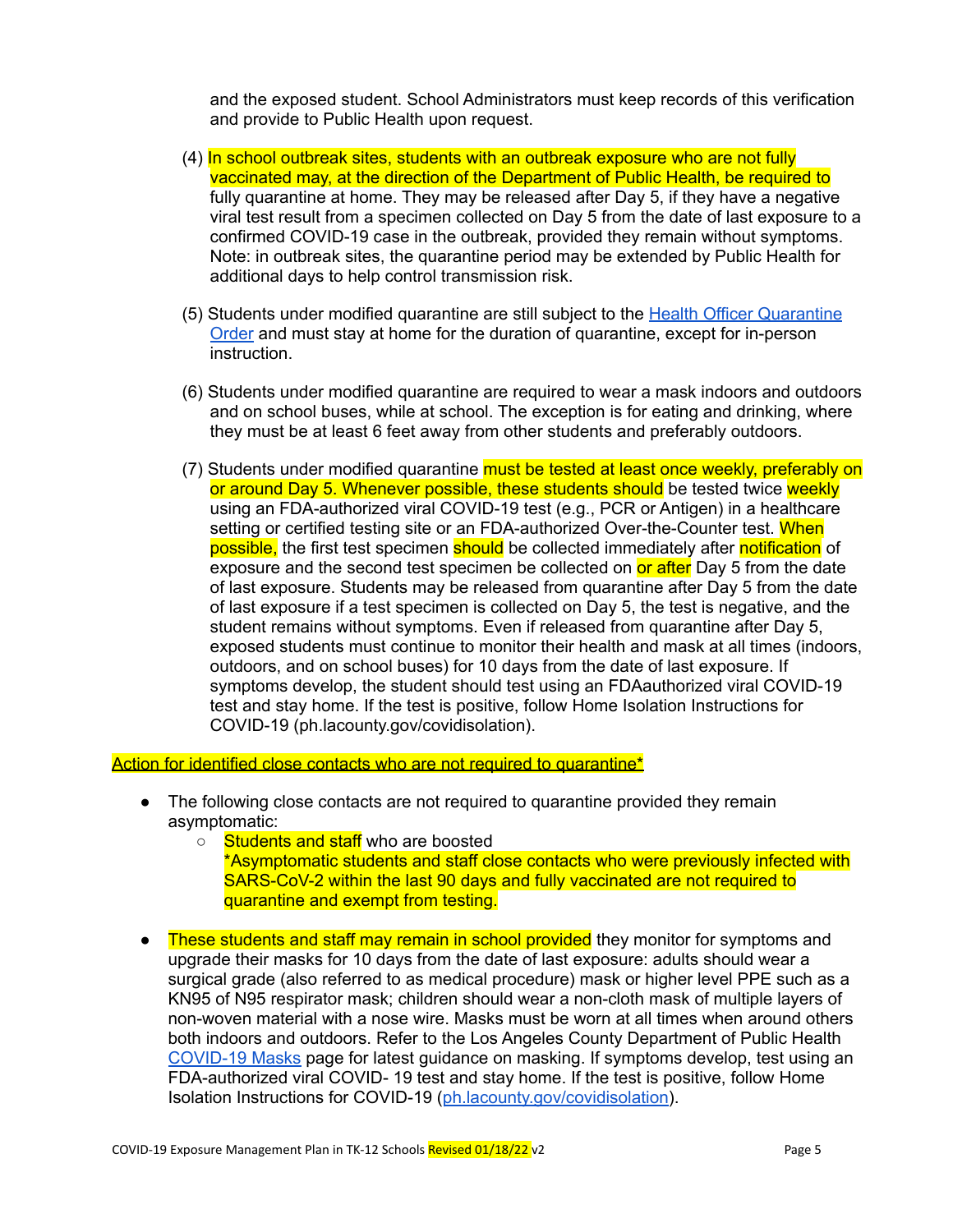If testing resources are available, this group can be tested with an FDA-authorized viral COVID-19 test (e.g., PCR or Antigen test) at least once during the 10-day period after the last date of exposure. Use of an Over-the-Counter test is acceptable. Note: exposed staff who are fully vaccinated and not boosted (if eligible) are required to test between Days 3 and 5 of their last exposure to remain in school.

#### Student group tracing option

- Schools may apply a group tracing option for groups of students who spent more than a cumulative total of 15 minutes within a 24-hour period in a shared indoor airspace at school (including classrooms, locker rooms, shared transportation, etc.) with a known COVID-19 positive case during their infectious period.
- Under this option, notification will occur to all members of relevant groups in which exposure occurred (e.g., classmates, teammates, cohorts), informing them of a potential exposure and required actions. Refer to sample group tracing exposure notification letter (posted on ph.lacounty.gov/EducationToolkitTK12) for a model that can be adapted (see Template #3).
	- All students in the identified 'exposed group' may remain in school and participate in all school activities during the quarantine period provided they are asymptomatic and meet the requirements below:
	- Students who are not fully vaccinated are required to test, at least weekly, for 10 days after the last exposure date; testing should occur between days 3 and 5 from last exposure date where possible.
	- All other exposed students are recommended to test once in the 10 days after the last exposure date, preferably between days 3 and 5 where possible. The exception is students who had a positive COVID-19 test in the past 90 days; these students are exempt from testing.
	- All exposed students, regardless of vaccination status or previous infection, are required to remain fully masked indoors and outdoors, unless actively eating or drinking, when around others through day 10 after their last exposure date. Eating and drinking should happen distanced from others. Students need to remain masked at all times during sports and/or extracurricular activities.

**REQUIRED:** Schools are required to have a plan to facilitate COVID-19 response testing for persons who have an exposure at school. Staff and students who are tested must inform the school of the test results. Testing resources include: School Testing Programs, Employee Health Services or Occupational Health Services, Student Health Center, Personal Healthcare Providers, LA City and County Testing Sites: [covid19.lacounty.gov/testing](https://covid19.lacounty.gov/testing/), and [Community-Based](https://www.hhs.gov/coronavirus/community-based-testing-sites/index.html) Testing [Sites](https://www.hhs.gov/coronavirus/community-based-testing-sites/index.html) (local health centers and pharmacies). Individuals who need assistance finding a medical provider can call the LA County Information line 2-1-1, which is available 24/7.

**REQUIRED:** Schools are required to have sufficient testing capacity two weeks after re-opening from winter break or by January 25, 2022, whichever is later, to test exposed students who are unvaccinated or not fully vaccinated at least once weekly, during the 10 days after their last exposure date. **Please notify DPH immediately if you do not have testing capacity to meet this requirement.** In the event of wide-scale or repeated exposures within a school, weekly testing of all unvaccinated or not fully vaccinated students may be considered until such time that exposure events become less frequent. This would still require notification to all students with a known exposure (individual contact tracing) or potential exposure (group contact tracing) without requiring additional testing of the specific students.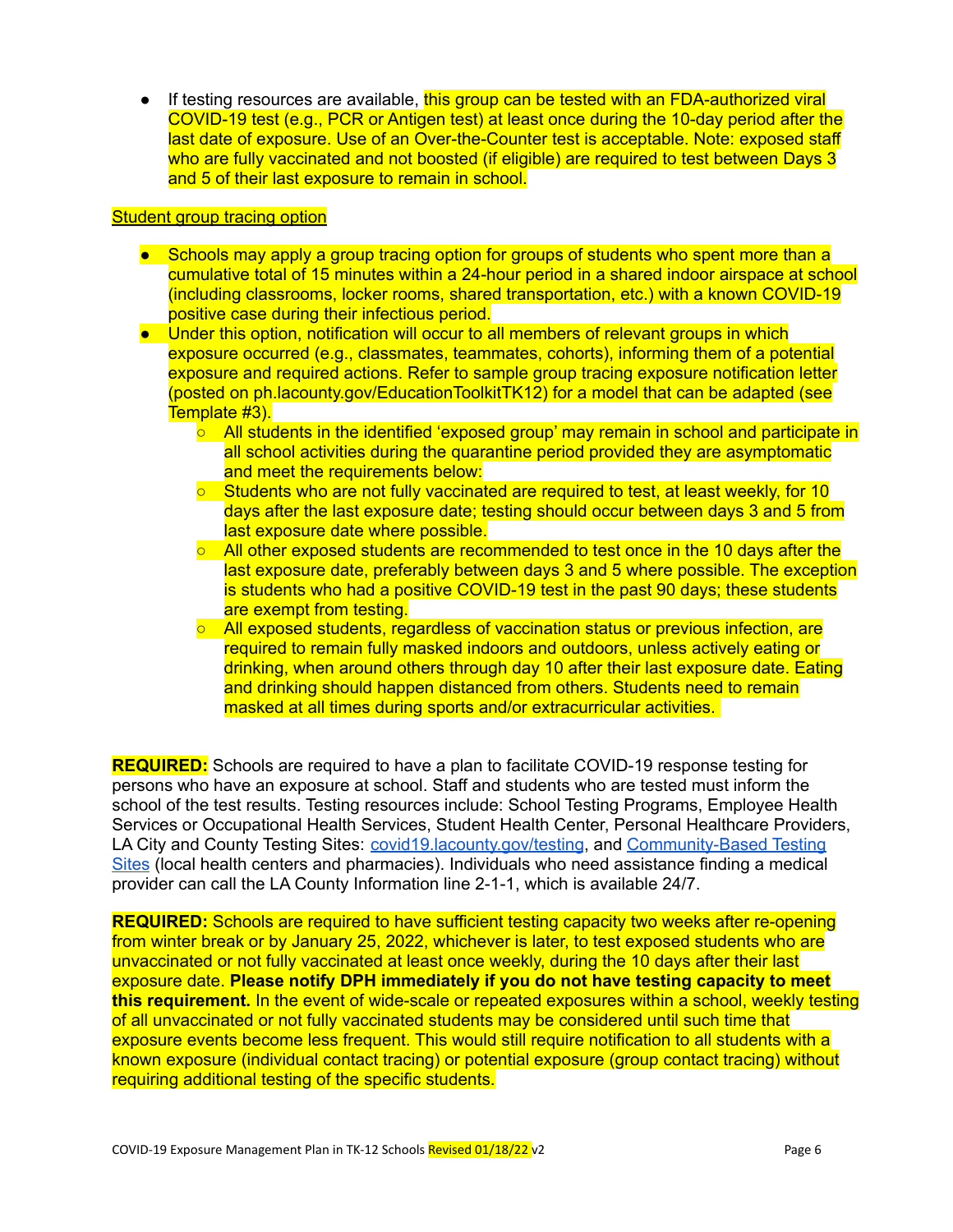**REQUIRED:** Employees with a campus exposure should follow guidance outlined in Cal/OSHA COVID-19 Prevention [Emergency](https://www.dir.ca.gov/dosh/coronavirus/ETS.html) Temporary Standards (ETS). However if an employee's quarantine period ends before they meet Cal/OSHA's criteria for [return-to-work](https://dir.ca.gov/dosh/coronavirus/ETS-FAQ2_01.24.2022-AF.pdf#outbreaks), they may return to the Worksite(s) as soon as they have cleared quarantine per the Health Officer [Quarantine](http://publichealth.lacounty.gov/media/coronavirus/docs/HOO/HOO_Coronavirus_Blanket_Quarantine.pdf) Order. A summary of requirements is provided in the Public Health guidance document on [Responding](http://publichealth.lacounty.gov/acd/ncorona2019/workplaceresponse/) to COVID-19 in the [Workplace](http://publichealth.lacounty.gov/acd/ncorona2019/workplaceresponse/).

**RECOMMENDED:** School Compliance Officer will determine whether additional notification is needed to inform the wider school community about the school exposure and precautions being taken to prevent spread of COVID-19. Refer to sample general [notification](http://ph.lacounty.gov/acd/ncorona2019/EducationToolkit/tk12/) letter (posted on ph.lacounty.gov/EducationToolkitTK12) for a model that can be adapted (see Template #4).

### **Exposure Management for 2 COVID-19 Cases at St. Louis of France School within a 14-day Period**

**REQUIRED:** After identifying 2 confirmed cases (students and/or employees) within a 14-day period, the school follows the steps for 1 confirmed case.

**REQUIRED** *unless the surge protocol is active***:** School Compliance Officer consults with Public Health to determine whether the 2 cases are epidemiologically linked, meaning that the two affected individuals were both present at some point in the same setting during the same time period while either or both were infectious. \* Schools should contact DPH for assistance in determining whether cases are epidemiologically linked by emailing ACDC-Education@ph.lacounty.gov or by calling the TK-12 School COVID-19 Case Reporting Call Center.

*\*A case is considered to be infectious from 2 days before symptoms first appeared until isolation ends. A person with a positive COVID-19 test but no symptoms is considered to be infectious from 2 days before their test was taken until isolation ends.*

Determination of epidemiological links between cases may require further investigation to assess exposure history and identify all possible locations and persons that may have been exposed to the case while infectious at the site. NOTE: Epidemiologically linked cases include persons with identifiable connections to each other such as sharing a physical space (e.g., in a classroom, school event, sports team, other extracurricular activities, school transportation, office site), indicating a higher likelihood of linked spread of disease in that setting rather than sporadic transmission from the broader community. If epidemiological links exist, DPH will advise the school on important steps to take and communications to students and employees on precautions to take to prevent further spread at the school, including implementation of site- specific interventions for infection control.

### **Exposure Management for 3 or more COVID-19 Cases at St. Louis of France School within a 14-day Period**

**REQUIRED:** If the school identifies a cluster of 3 or more confirmed cases within a 14-day period, the school should proceed with the following steps:

● Report the cluster immediately to DPH by calling the TK-12 School COVID-19 Case Reporting Call Center or by submitting a report online at: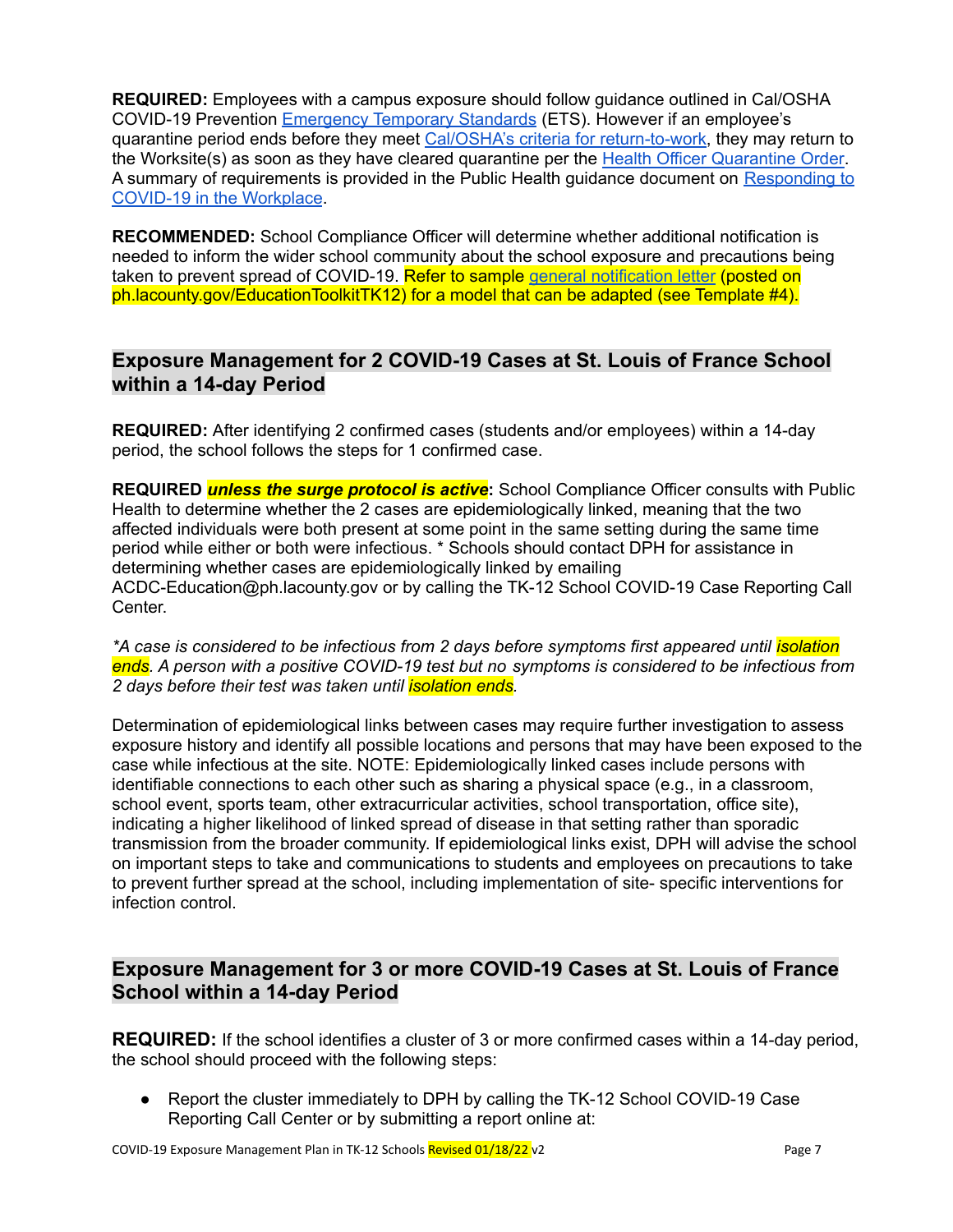[http://www.redcap.link/lacdph.educationsector.covidreport.](http://www.redcap.link/lacdph.educationsector.covidreport) If online reporting is not possible, reporting can be done manually by downloading and completing the [COVID-19](http://publichealth.lacounty.gov/acd/Diseases/EpiForms/COVID_OBlinelist_Education_Sector.xlsm) Case and Contact Line List for the [Education](http://publichealth.lacounty.gov/acd/Diseases/EpiForms/COVID_OBlinelist_Education_Sector.xlsm) Sector or, during when the surge protocol is active, using any other format, and sending it to [ACDC-Education@ph.lacounty.gov](mailto:ACDC-Education@ph.lacounty.gov).

- DPH will review the submitted information to determine whether the outbreak criteria described below have been met and will notify the school within 1 business day on next steps.
- Outbreak Criteria: At least 3 confirmed cases of COVID-19 within a 14-day period of each other in a specified group\* with members who are epidemiologically linked, do not share a household, and are not a close contact of each other outside of the campus. \* Specified groups include persons that share a common membership at school (e.g., classroom, school event, sport teams, other school extracurricular activities, school transportation, office site). Epidemiological links require the infected persons to have been present at some point in the same setting during the same time period while infectious.
- NOTE: For overnight camps, a "household cohort" means cabinmates (campers and staff) who are staying together in a cabin, bunkhouse, or similar space. Additional guidance regarding overnight camps is located in the [Reopening](http://publichealth.lacounty.gov/media/coronavirus/docs/protocols/Reopening_OvernightCamps.pdf) Protocol for Overnight [Organized/Children's](http://publichealth.lacounty.gov/media/coronavirus/docs/protocols/Reopening_OvernightCamps.pdf) Camps: Appendix K-1.
	- If outbreak criteria are not met, DPH will advise the school to continue with routine exposure management.
	- If outbreak criteria are met and DPH recommends an outbreak response, DPH will notify the school that an outbreak investigation has been activated and a public health investigator will communicate directly with the school to coordinate the outbreak response.